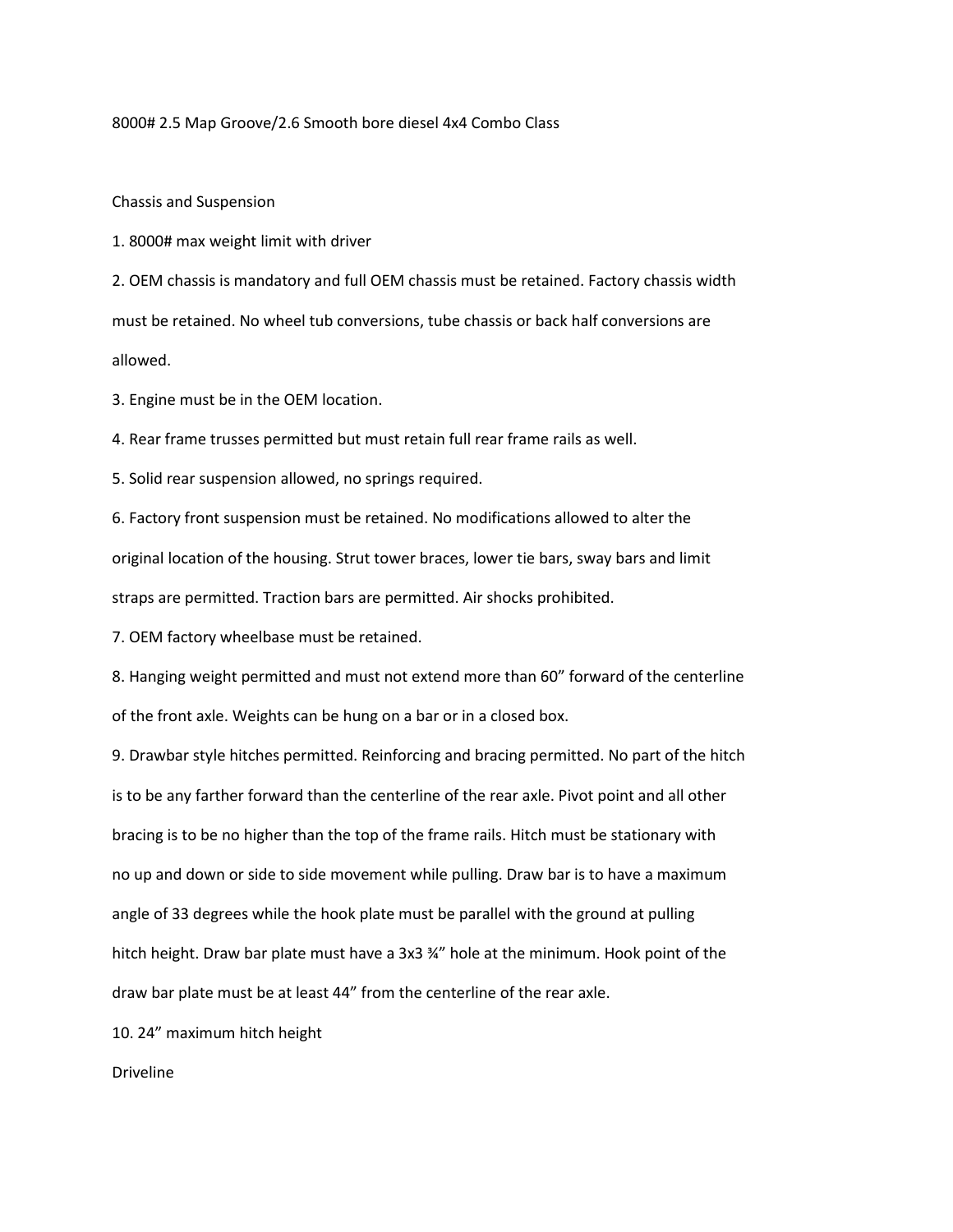1. 1 ton or less OEM driveline housings only. Aftermarket internals permitted. This includes front and rear axle housings, transmissions and transfer cases.

2. Rear axle bolts must be covered with center cap or shield.

3. Tires must be DOT approved and unaltered with a maximum size of 35x12.50. Single tires front and rear only. Dual wheels permitted.

4. Automatic trucks must run a transmission shield meeting SFI spec 4.1. A flexplate meeting SFI spec 29.1 must also be used. A transmission blanket meeting SFI spec 4.1 is also required and must cover the transmission from the back of the engine block to the tailhousing of the transmission case.

5. Manual transmission trucks must be clutch assisted. No sequential shift transmissions allowed. Clutches must meet SFi spec 1.1 or 2.1. A flywheel shield with an SFI spec of 6.3 or greater is required as well. In applications where and SFI approved flywheel shield is not available, an SFI spec 4.1 or 4.2 blanket may be substituted and must completely cover the bellhousing.

## Truck

1. Body must be the OEM truck body including full factory bed floor and inner structure. Body must retain full sheetmetal. Complete OEM firewall and Complete OEM floor pan must be maintained. A factory installed pick up bed or commercial style after market bed must be installed. Flat beds permitted.

2. Batteries must be securely mounted. They may not be mounted in the cab.

3. Complete functioning headlight and taillight assemblies are required. Right front headlight may be removed for air inlet to engine.

4. Complete OEM windshield, back window and side glass must be retained. Drivers window must be operational.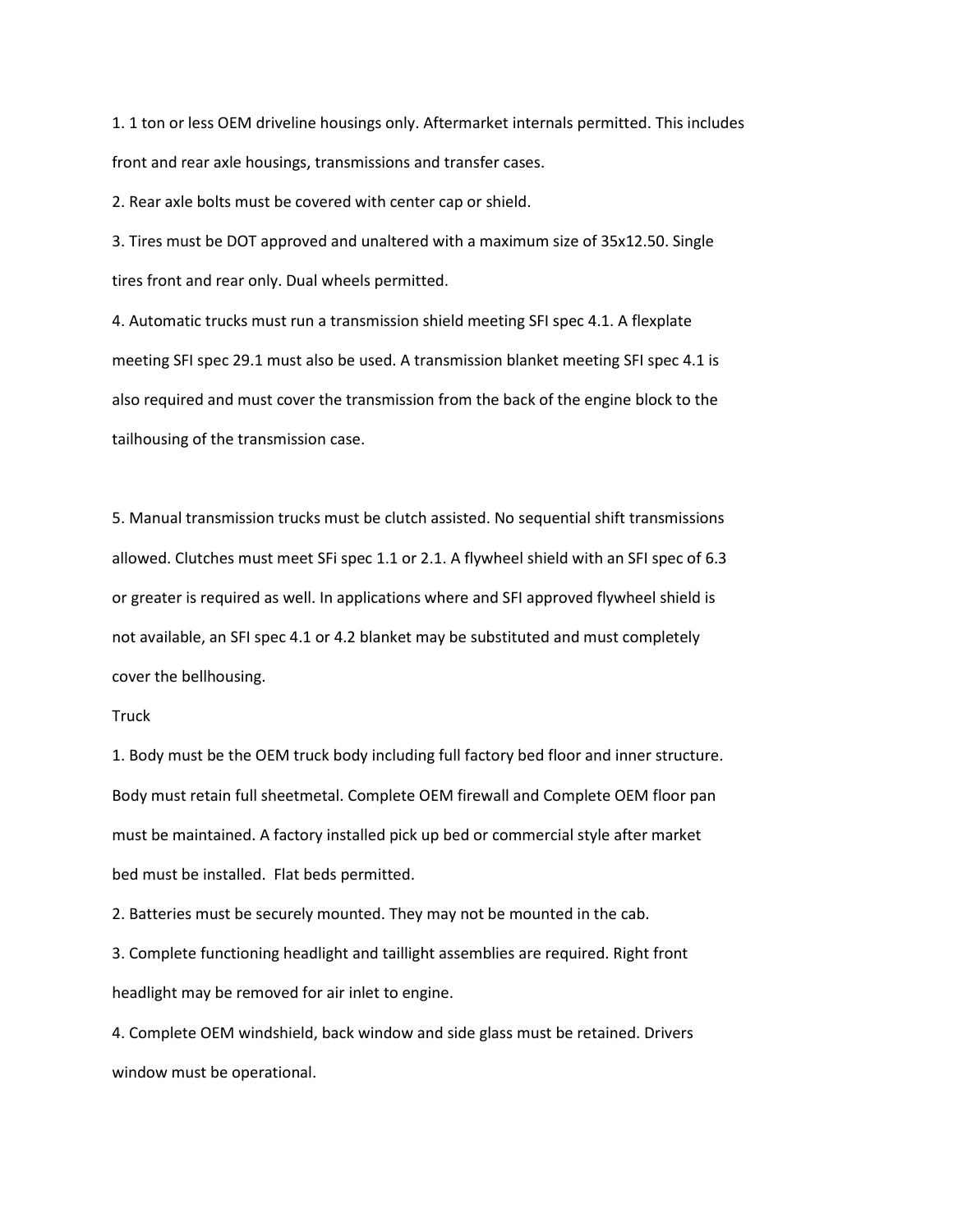5. One securely fastened seat required.

6. Hand throttles permitted

7. Rear bumpers not required

8. Front wheel hydraulic brakes are mandatory

9. Radiators must be in stock location and of at least stock size. Block and head must freely circulate coolant.

10. All exhaust must exit upward and behind the cab. Hood stacks permitted.

Two 3/8 diameter bolts must be installed in the downpipe or up pipe in a cross pattern. Bolt heads

welded to the pipe or anything else of the sort to mimic this is grounds for

disqualification.

Engine

1. Engine is limited to a stock appearing OEM compression engine that was commercially available in a one ton or less truck.

2. Cubic inch limit of 444Ci.

3. Shelf style intake manifolds allowed. No individual runner intakes are permitted. Ie, ZZ

Customs

4. Water pumps may be electric or mechanical. Electric fans permitted.

5. Fuel injection pump is cylinder specific, (ie. A 6 cylinder pump on a 6 cylinder engine).

The use of multiple high pressure common rail fuel pumps and HPOPs is permitted. P-

pumps allowed are the P3000 and P7100. Ag governors allowed. No SIGMA or 12 cylinder pumps allowed.

6. All engines turning more than 4500 rpm must be equipped with a harmonic balancer meeting SFI spec 18.1

7. Factory or aftermarket single core air to air intercoolers permitted. Must be mounted in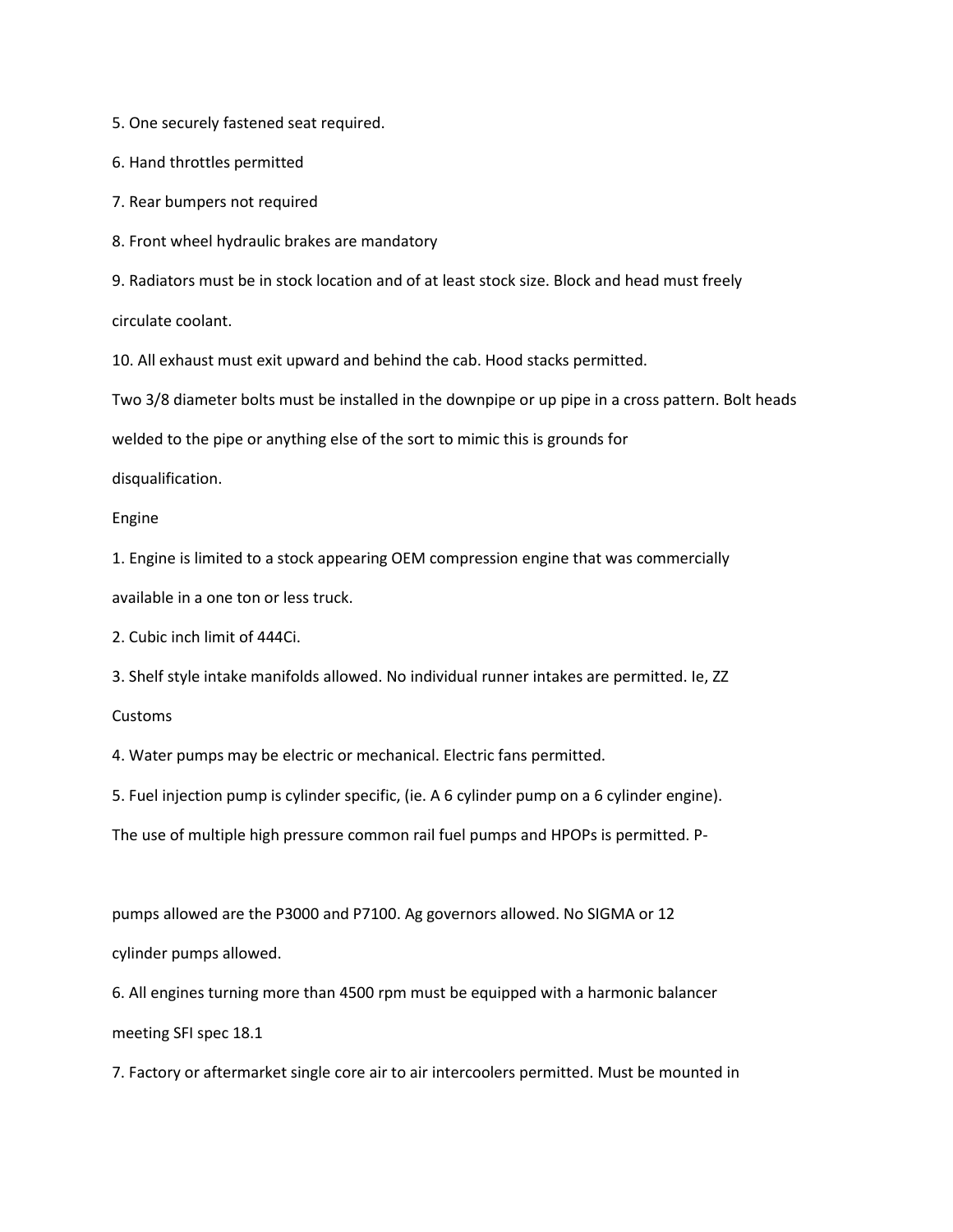front of the radiator but behind the grille. Air to water intercoolers prohibited. No use of water or ice period.

8. No pressurized injectibles such as propane, nitrous oxide, methanol or water permitted whatsoever.

9. Turbocharger must have a smooth faced intake housing limited to a 2.6" inlet with no

map ring and all air must enter through the 2.6" opening or may have 2.5inch inlet with map ring. Intake wheel must protrude

into the opening bore at least 1/8. Frame size is open, but the intake and exhaust flange are to be no larger than a T4 size. Billet compressor wheels allowed.

10. Covers will be plugged from the backside to verify where the wheel protrudes is a maximum of 2.6". Turbo will be checked with a 2.605" plug. ^.4 Powerstrokes will be permitted to run modified turbos, as long as the atmosphere turbo does not exceed the

OEM straight bore dimension of 2.6

## Safety

1. Two forms of engine kill must be installed and functioning properly from the rear of the truck! This can be a combination of an air guillotine, ECM kill or a fuel dump. Must be able to be hooked to the sled in the case of a runaway or hitch breaking.

2. Helmets and fire jackets required.

3. Seat belts recommended but no required.

4. All trucks must have a 2.5# fire extinguisher mounted within the drivers reach.

5. All transmissons or clutches are to have a safety interlock switch preventing the truck from starting in gear.

6. All trucks are to have U joint shields at least 6" long and constructed of at least ¼" steel or 3/8" thick Aluminum covering all u joints and yokes on the driveshafts. This includes center joints on trucks running 2 piece rear shafts. The only exception to this is the front driveshaft u joint at the transfer case if and only if it can not be seen from the side of